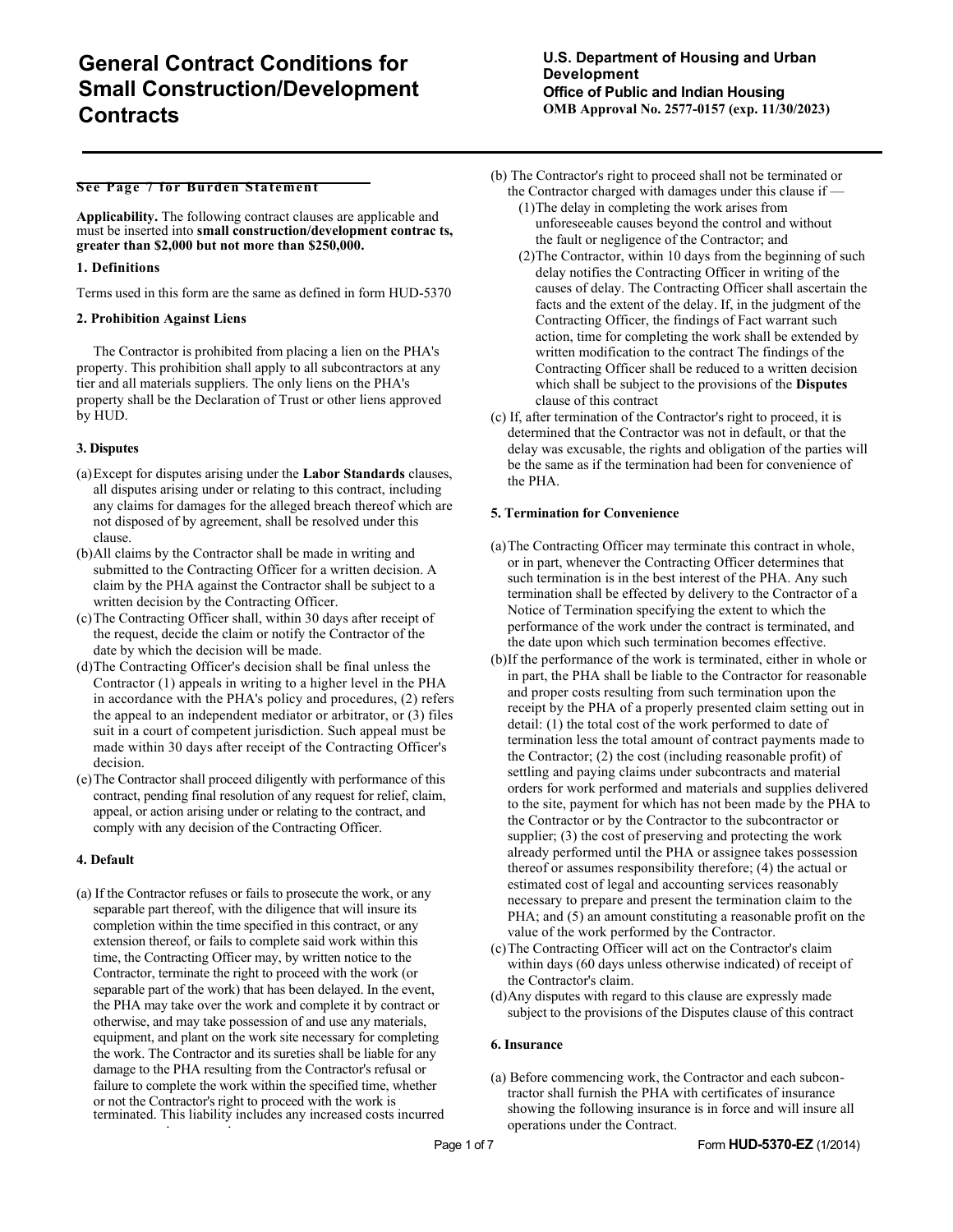(1) Workers' Compensation, in accordance with state or Territorial Workers' Compensation laws. (2) Commercial General Liability with a combined single limit for bodily injury and property damage of not less than \$ [Contracting Officer insert amount] per occurrence to protect the Contractor and each subcontractor against claims for bodily injury or death and damage to the property of others. This shall cover the use of all equipment, hoists, and vehicles on the site(s) not covered by Automobile Liability under (3) below. If the Contractor has a "claims-made" policy, then the following additional requirements apply: the policy must provide a "retroactive date" which must be on or before the execution date of the Contract; and the extended reporting period may not be less than five years following the completion date of the Contract

(3) Automobile Liability on owned and non -owned motor vehicles used on the site(s) or in connection therewith for a combined single limit for bodily injury and property damage of not *less* than \$ [Contracting Officer insert amount] per occurrence.

- (b)Before commencing work, the Contractor shall furnish the PHA with a certificate of insurance evidencing that Builder's Risk (fire and extended coverage) Insurance on all work in place and/or materials stored at the building site(s), including foundations and building equipment, is in force. The Builder's Risk Insurance shall be for the benefit of the Contractor and the PHA as their interests may appear and each shall be named in the policy or policies as an insured. The Contractor in installing equipment supplied by the PHA shall carry insurance on such equipment from the time the Contractor takes possession thereof until the Contract work is accepted by the PHA. The Builder's Risk Insurance need not be carried on excavations, piers, footings, or foundations until such time as work on the superstructure is started. It need not be carried on landscape work. Policies shall furnish coverage at all times for the full cash value of all completed construction, as well as materials in place and/or stored at the site(s), whether or not partial payment has been made by the PHA. The Contractor may terminate this insurance on buildings as of the date taken over for occupancy by the PHA. The Contractor is not required to carry Builder's Risk Insurance for modernization work which does not involve structural alterations or additions and where the PHA's existing fire and extended coverage policy can be endorsed to include such work.
- (c)All insurance shall be carried with companies which are financially responsible and admitted to do business in the State in which the project is located. If any such insurance is due to expire during the construction period, the Contractor (including subcontractors, as applicable) shall not permit the coverage to lapse and shall furnish evidence of coverage to the Contracting Officer. All certificates of insurance, as evidence of coverage, shall provide that no coverage may be canceled or non-renewed by the insurance company until at least 30 days prior written notice has been given to the Contracting Officer.

# **7. Contract Modifications**

(a) Only the Contracting Officer has authority to modify any term or condition of this contract. Any contract modification shall be authorized in writing.

(b) The Contracting Officer may modify the contract unilaterally (1) pursuant to a specific authorization stated in a contract clause (e.g., Changes); or (2) for administrative matters which do not change the rights or responsibilities of the parties (e.g., change in the PHA address). All other contract modifications shall be in the form of supplemental agreements signed by the Contractor and the Contracting Officer.

(c) When a proposed modification requires the approval of HUD prior to its issuance (e.g., a change order that exceeds the PHA's approved threshold), such modification shall not be effective until the required approval is received by the PHA.

# **8. Changes**

(a) The Contracting Officer may, at any time, without notice to the sureties, by written order designated or indicated to be a change order, make changes in the work within the general scope of the contract including changes:

(1)In the specifications (including drawings and designs); (2)In the method or manner of performance of the work; (3)PHA-furnished facilities, equipment, materials, services, or site; or,

- (4)Directing the acceleration in the performance of the work (b) Any other written order or oral order (which, as used in this paragraph (b), includes direction, instruction, interpretation, or determination) from the Contracting Officer that causes a change shall be treated as a change order under this clause; provided, that the Contractor gives the Contracting Officer written notice stating (1) the date, circumstances and source of the order and (2) that the Contractor regards the order as a change order.
- (c) Except as provided in this clause, no order, statement or conduct of the Contracting Officer shall be treated as a change under this clause or entitle the Contractor to an equitable adjustment.
- (d) Many change under this clause causes an increase or decrease in the Contractor's cost of, or the time required for the performance of any part of the work under this contract, whether or not changed by any such order, the Contracting Officer shall make an equitable adjustment and modify the contract in writing. However, except for a adjustment based on defective specifications, no proposal for any change under paragraph (b) above shall be allowed for any costs incurred more than 20 days (5 days for oral orders) before the Contractor gives written notice as required. In the case of defective specifications for which the PHA is responsible, the equitable adjustment shall include any increased cost reasonably incurred by the Contractor in attempting to comply with the defective specifications.
- ( ) The Contractor must assert its right to an adjustment under this clause within 30 days after (1) receipt of a written change order under paragraph (a) of this clause, or (2) the fiunishing of a written notice under paragraph (b) of this clause, by submitting a written statement describing the general nature and the amount of the proposal. If the facts justify it, the Contracting Officer may extend the period for submission. The proposal may be included in the notice required under paragraph (b) above. No proposal by the Contractor for an equitable adjustment shall be allowed if asserted after final payment under this contract
- (e) The Contractor's written proposal for equitable adjustment shall be submitted in the form of a lump sum proposal supported with an itemized breakdown of all increases and decreases in the contract in at least the following details:
	- (1) Direct Costs. Materials (list individual items, the quantity and unit cost of each, and the aggregate cost); Transportation and delivery costs associated with materials; Labor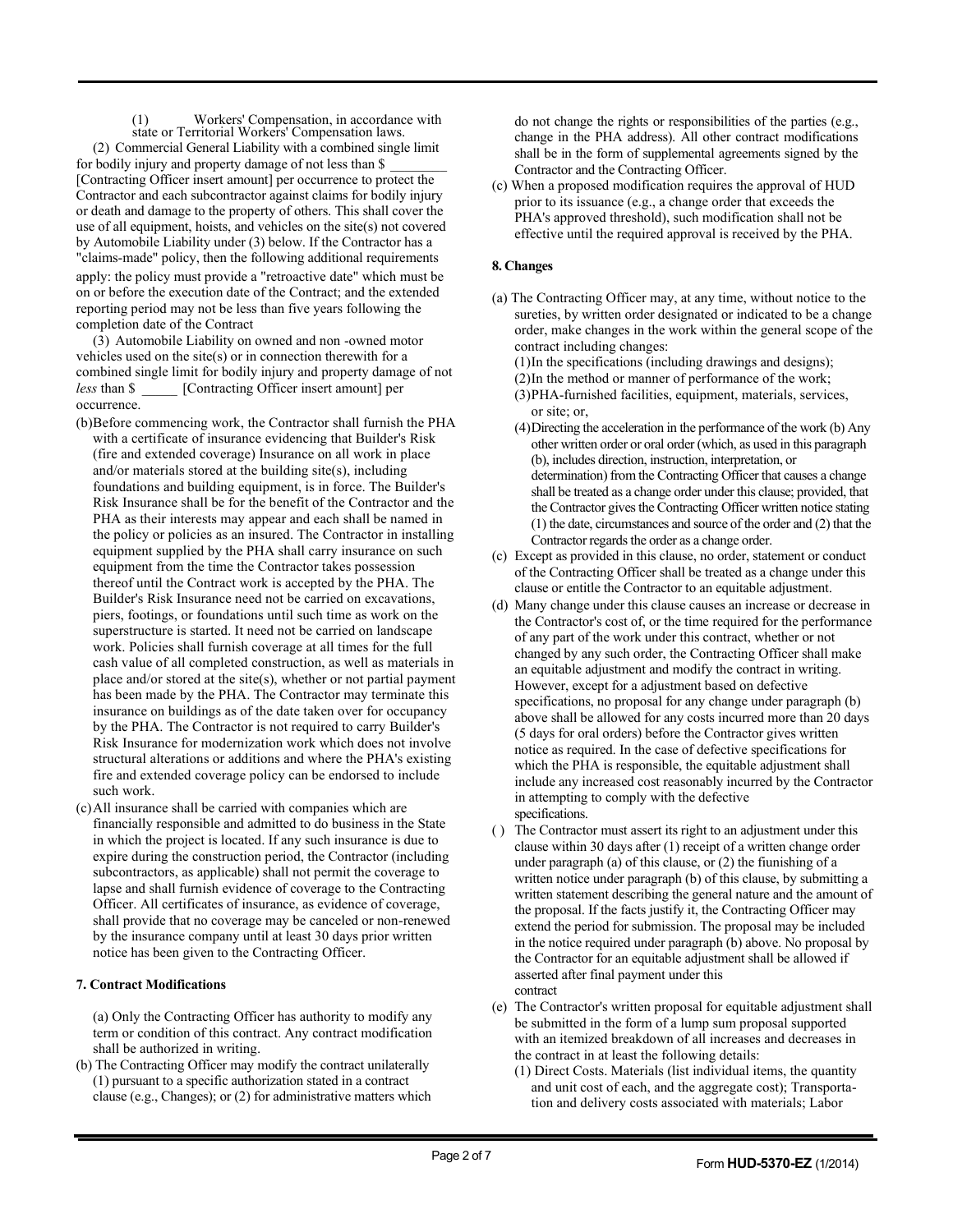breakdowns by hours or unit costs (identified with specific work to be performed); Construction equipment exclusively necessary for the change; Costs of preparation and/ or revision to shop drawings resulting from the change; Worker's Compensation and Public Liability Insurance; Employment taxes under FICA and FUTA; and, Bond Costs - when size of change warrants revision.

- (2)Indirect Costs. Indirect costs may include overhead, general and administrative expenses, and fringe benefits not normally treated as direct costs.
- (3)Profit. The amount of profit shall be negotiated and may vary according to the nature, extent, and complexity of the work required by the change.

The allowability of the direct and indirect costs shall be determined in accordance with the Contract Cost Principles and Procedures for Commercial Firms in Part 31 of the Federal Acquisition Regulation (48 CFR 1-31), as implemented by HUD Handbook 2210.18, in effect on the date of this contract. The Contractor shall not be allowed a profit on the profit received by any subcontractor. Equitable adjustments for deleted work shall include a credit for profit and may include a credit for indirect costs. On proposals covering both increases and decreases in the amount of the contract, the application of indirect costs and profit shall be on the net-change in direct costs for the Contractor or subcontractor performing the work

- (g)The Contractor shall include in the proposal its request for time extension (if any), and shall include sufficient information and dates to demonstrate whether and to what extent the change will delay the completion of the contract in its entirety.
- (h)The Contracting Officer shall act on proposals within 30 days after their receipt, or notify the Contractor of the date when such action will be taken.
- (i) Failure to reach an agreement on any proposal shall be a dispute under the clause entitled Disputes herein. Nothing in this clause, however, shall excuse the Contractor from proceeding with the contract as changed.
- (j) Except in an emergency endangering life or property, no change shall be made by the Contractor without a prior order from the Contracting Officer.
- 9. Examination and Retention of Contractor's Records

The HA, HUD, or Comptroller General of the United States, or any of their duly authorized representatives shall, until three years after final payment under this contract, have access to and the right to examine any of the Contractor's directly pertinent books, documents, papers, or other records involving transactions related to this contract for the purpose of making audit, examination, excerpts, and transcriptions.

10. Rights in Data and Patent Rights (Ownership and Proprietary Interest)

The HA shall have exclusive ownership of, all proprietary interest in, and the right to full and exclusive possession of all information, materials, and documents discovered or produced by Contractor pursuant to the terms of this Contract, including but not limited to reports, memoranda or letters concerning the research and reporting tasks of this Contract.

11. Energy Efficiency

The Contractor shall comply with all mandatory standards and policies relating to energy efficiency which are contained in the energy conservation plan issued in compliance with the Energy Policy and Conservation Act (Pub.L. 94-163) for the State in which the work under this contract is performed.

- 12. Procurement of Recovered Materials
- (a) In accordance with Section 6002 of the Solid Waste Disposal Act, as amended by the Resource Conservation and Recovery Act, the Contractor shall procure items designated in guidelines of the Environmental Protection Agency (EPA) at 40 CFR Part 247 that contain the highest percentage of recovered materials practicable, consistent with maintaining a satisfactory level of competition. The Contractor shall procure items designated in the EPA guidelines that contain the highest percentage of recovered materials practicable unless the Contractor determines that such items: (1) are not reasonably available in a reasonable period of time; (2) fail to meet reasonable performance standards, which shall be determined on the basis of the guidelines of the National Institute of Standards and Technology, if applicable to the item; or (3) are only available at an unreasonable price.
- (b) Paragraph (a) of this clause shall apply to items purchased under this contract where: (1) the Contractor purchases in excess of \$10,000 of the item under this contract; or (2) during the preceding Federal fiscal year, the Contractor: (i) purchased any amount of the items for use under a contract that was funded with Federal appropriations and was with a Federal agency or a State agency or agency of a political subdivision of a State; and (ii) purchased a total of in excess of \$10,000 of the item both under and outside that contract

13. Training and Employment Opportunities for Residents in the Project Area (Section 3, HUD Act of 1968; 24 CFR 75)

- (a) The work to be performed under this contract is subject to the requirements of section 3 of the Housing and Urban Development Act of 1968, as amended, 12 U.S.C. 1701u (section 3). The purpose of section 3 is to ensure that employment and other economic opportunities generated by HUD assistance or HUD-assisted projects covered by section 3, shall, to the greatest extent feasible, be directed to low- and very low-income persons, particularly persons who are recipients of HUD assistance for housing.
- (b) The parties to this contract agree to comply with HUD's regulations in 24 CFR Part 75, which implement section 3. As evidenced by their execution of this contract, the parties to this contract certify that they are under no contractual or other impediment that would prevent them from complying with the Part 75 regulations.
- (c) The contractor agrees to send to each labor organization or representative of workers with which the contractor has a collective bargaining agreement or other understanding, if any, a notice advising the labor organization or workers' representative of the contractor's commitments under this section 3 clause, and will post copies of the notice in conspicuous places at the work site where both employees and applicants for training and employment positions can see the notice. The notice shall describe the section 3prioritization requirements, and shall state the minimum percentages of labor hour requirements established in the Benchmark Notice (FR-6085-N-04).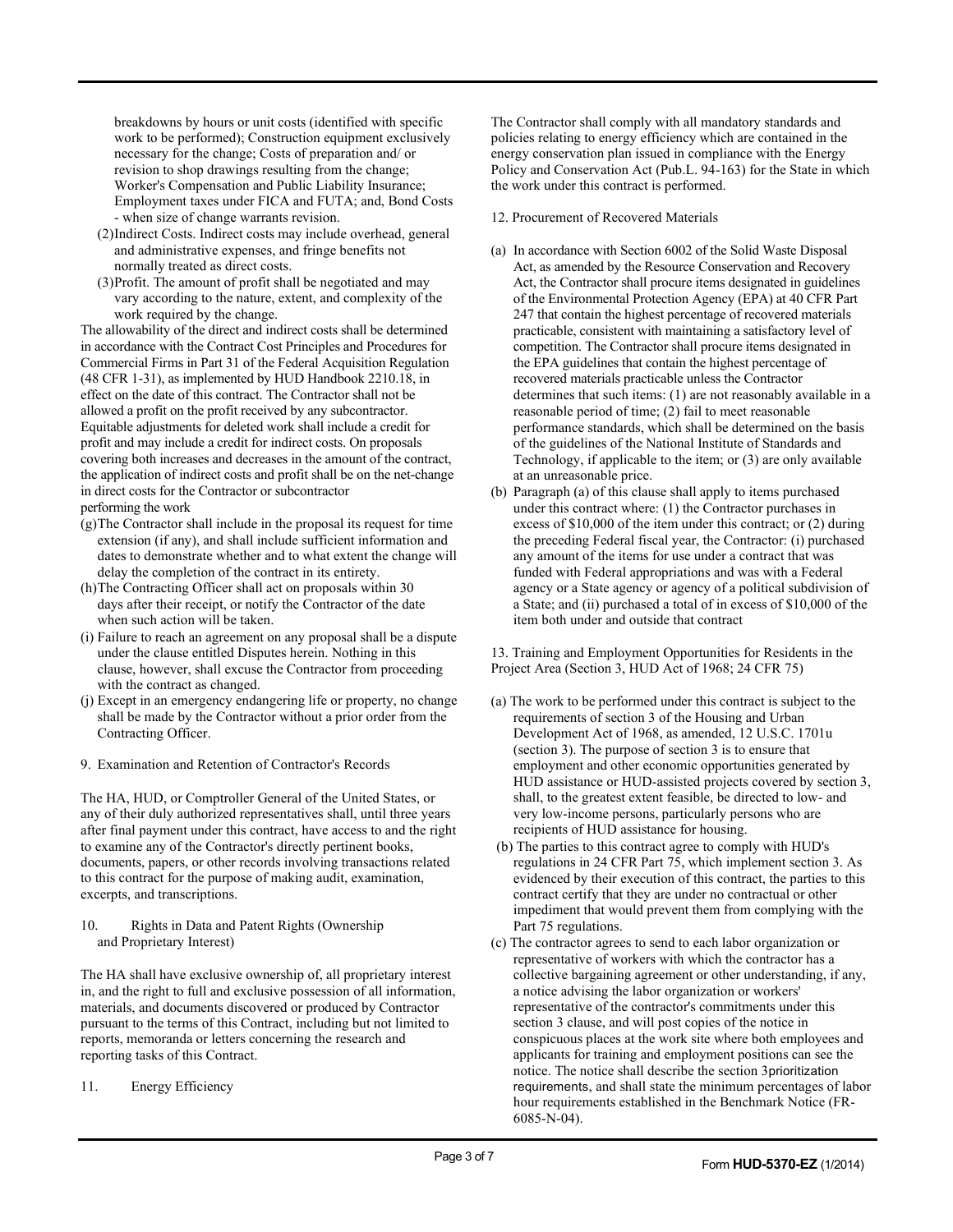- . (d)The contractor agrees to include this section 3 clause in every subcontract subject to compliance with regulations in 24 CFR Part 75, and agrees to take appropriate action, as provided in an applicable provision of the subcontract or in this section 3 clause, upon a finding that the subcontractor is in violation of the regulations in 24 CFR Part 75. The contractor will not subcontract with any subcontractor where the contractor has notice or knowledge that the subcontractor has been found in violation of the regulations in 24 CFR Part 75.
- (e).Noncompliance with HUD's regulations in 24 CFR Part 75 may result in sanctions, termination of this contract for default, and debarment or suspension from future HUD assisted contracts.
- (f) Contracts, subcontracts, grants, or subgrants subject to Section 7(b) of the Indian Self-Determination and Education Assistance Act (25 U.S.C. 5307(b)) or subject to tribal preference requirements as authorized under 101(k) of the Native American Housing Assistance and Self-Determination Act (25 U.S.C. 4111(k)) must provide preferences in employment, training, and business opportunities to Indians and Indian organizations, and are therefore not subject to the requirements of 24 CFR Part 75.
- 14. Labor Standards Davis-Bacon and Related Acts
- (a) Minimum Wages.

(1) All laborers and mechanics employed under this contract in the construction or development of the project(s) involved will be paid unconditionally and not less often than once a week, and without subsequent deduction or rebate on any account (except such payroll deductions as are permitted by regulations issued by the Secretary of Labor under the Copeland Act (29 CFR Part 3)), the full amount of wages and bona fide fringe benefits (or cash equivalents thereof) due at time of payment computed at rates not less than those contained in the wage determination of the Secretary of Labor which is attached hereto and made a part hereof, regardless of any contractual relationship which may be alleged to exist between the Contractor and such laborers and mechanics. Contributions made or costs reasonably anticipated for bona fide fringe benefits under Section 1(b)(2) of the Davis-Bacon Act on behalf of laborers or mechanics are considered wages paid to such laborers or mechanics, subject to the provisions of 29 CFR  $5.5(a)(1)(iv)$ ; also, regular contributions made or costs incurred for more than a weekly period (but not less often than quarterly) under plans, funds, or programs which cover the regular weekly period, are deemed to be constructively made or incurred during such weekly period. Such laborers and mechanics shall be paid the appropriate wage rate and fringe benefits in the wage determination for the classification of work actually performed, without regard to skill, except as provided in 29 CFR 5.5(a)(4). Laborers or mechanics performing work in more than one classification may be compensated at the rate specified for each classification for the time actually worked therein; provided, that the employer's payroll records accurately set forth the time spent in each classification in which work is performed. The wage determination (including any additional classification and wage rates conformed under 29 CFR  $5.5(a)(1)(ii)$  and the Davis-Bacon poster (WH-1321) shall be posted at all times by the Contractor and its subcontractors at the site of the work in

a prominent and accessible place where it can be easily seen by the workers.

- (2) (i) Any class of laborers or mechanics, including helpers, which is not listed in the wage determination and which is to be employed under the contract shall be classified in conformance with the wage determination. HUD shall approve an additional classification and wage rate and fringe benefits therefor only when all the following criteria have been
	- met:
	- (a) The work to be performed by the classification requested is not performed by a classification in the wage determination; and
	- (b) The classification is utilized in the area by the construction industry; and
	- (c) The proposed wage rate, including any bona fide fringe benefits, bears a reasonable relationship to the wage rates contained in the wage detemination.
	- (ii) If the Contractor and the laborers and mechanics to be employed in the classification (if known), or their representatives, and HUD or its designee agree on the classification and wage rate (including the amount designated for fringe benefits where appropriate), a report of the action shall be sent by HUD or its designee to the Administrator of the Wage and Hour Division, Employee Standards Administration, U.S. Department of Labor, Washington, DC 20210. The Administrator, or an authorized representative, will approve, modify, or disapprove every additional classification action within 30 days of receipt and so advise HUD or its designee or will notify HUD or its designee within the 30-day period that additional time is necessary.
	- (iii) In the event the Contractor, the laborers or mechanics to be employed in the classification or their representatives, and HUD or its designee do not agree on the proposed classification and wage rate (including the amount designated for fringe benefits, where appropriate), HUD or its designee shall refer the questions, including the views of all interested parties and the recommendation of HUD or its designee, to the Administrator of the Wage and Hour Division for determination. The Administrator, or an authorized representative, will issue a determination within 30 days of receipt and so advise HUD or its designee or will notify HUD or its designee within the 30-day period that additional time is necessary.
	- (iv) The wage rate (including fringe benefits where appropriate) determined pursuant to subparagraphs  $(a)(2)(ii)$  or  $(iii)$  of this clause shall be paid to all workers performing work in the classification under this contract from the first day on which work is performed in the classification.

(3) Whenever the minimum wage rate prescribed in the contract for a class of laborers or mechanics includes a fringe benefit which is not expressed as an hourly rate, the Contractor shall either pay the benefit as stated in the wage determination or shall pay another bona fide fringe benefit or an hourly cash equivalent thereof.

(4) If the Contractor does not make payments to a trustee or other third person, the Contractor may consider as part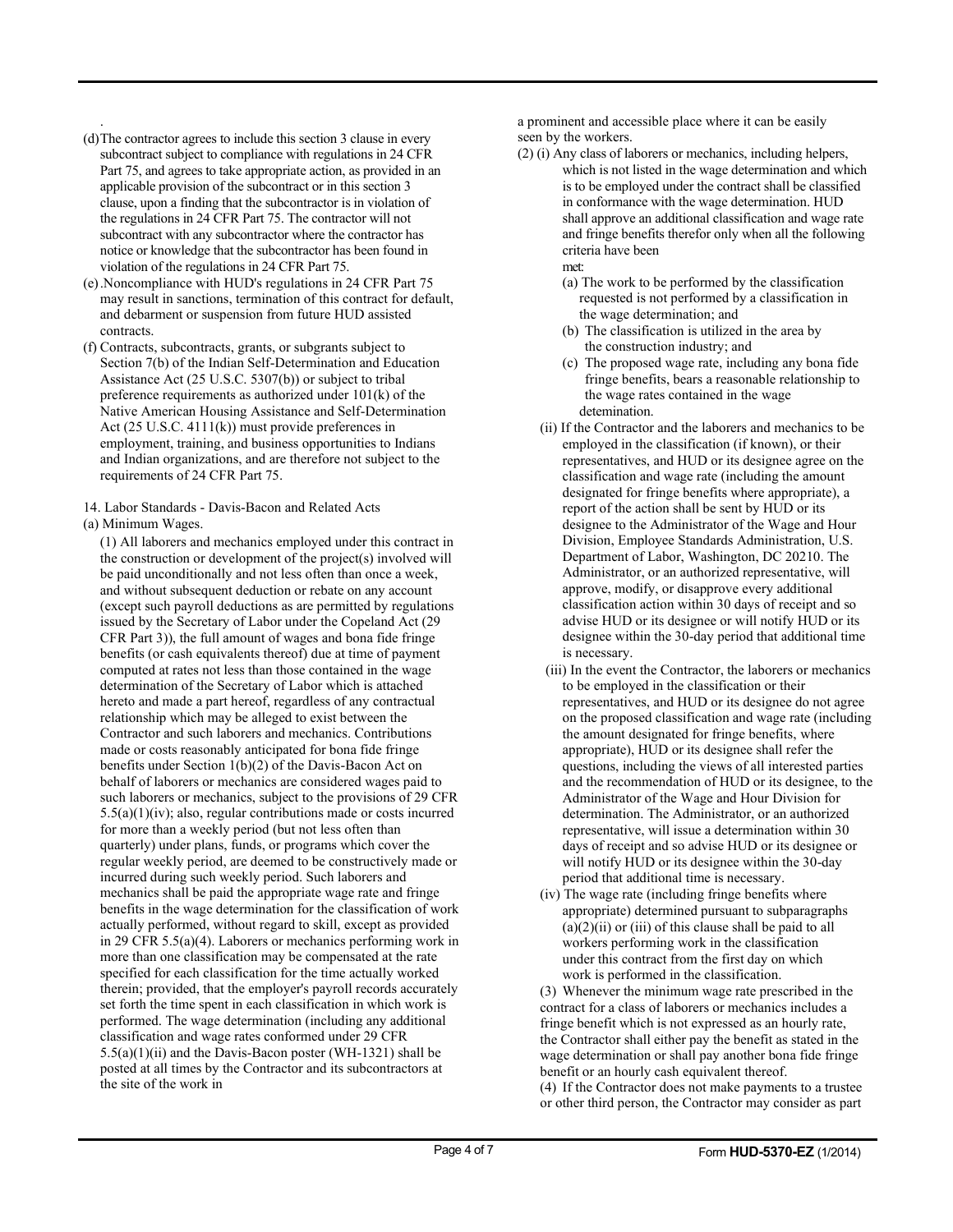of the wages of any laborer or mechanic the amount of any costs reasonably anticipated in providing bona fide fringe benefits under a plan or program; *provided,* that the Secretary of Labor has found, upon the written request of the Contractor, that the applicable standards of the Davis-Bacon Act have been met. The Secretary of Labor may require the Contractor to set aside in a separate account assets for the meeting of obligations under the plan or program.

- (b) Withholding of Funds. HUD or its designee shall, upon its own action or upon written request of an authorized representative of the Department of Labor, withhold or cause to be withheld from the Contractor under this contract or any other Federal contract with the same prime Contractor, or any other Federally-assisted contract subject to Davis-Bacon prevailing wage requirements, which is held by the same prime Contractor, so much of the accrued payments or advances as may be considered necessary to pay laborers and mechanics, including apprentices, trainees, and helpers, employed by the Contractor or any subcontractor the full amount of wages required by the contract. In the event of failure to pay any laborer or mechanic, including any apprentice, trainee, or helper, employed or working in the construction or development of the project, all or part of the wages required by the contract, HUD or its designee may, after written notice to the Contractor, take such action as may be necessary to cause the suspension of any further payment, advance, or guarantee of funds until such violations have ceased. HUD or its designee may, after written notice to the Contractor, disburse such amounts withheld for and on account of the Contractor or subcontractor to the respective employees to whom they are due.
- (c) Payrolls and Basic Records.
	- (1) Payrolls and basic records relating thereto shall be maintained by the Contractor during the course of the work and preserved for a period of three years thereafter for all laborers and mechanics working in the construction or development of the project. Such records shall contain the name, address, and social security number of each such worker, his or her correct classification, hourly rates of wages paid (including rates of contributions or costs anticipated for bona fide fringe benefits or cash equivalents thereof of the types described in section  $1(b)(2)(B)$  of the Davis-Bacon Act), daily and weekly number of hours worked, deductions made, and actual wages paid. Whenever the Secretary of Labor has found, under 29 CFR  $5.5(a)(1)(iv)$ , that the wages of any laborer or mechanic include the amount of costs reasonably anticipated in providing benefits under a plan or program described in section  $1(b)(2)(B)$  of the Davis-Bacon Act, the Contractor shall maintain records which show that the commitment to provide such benefits is enforceable, that the plan or program is financially responsible, and that the plan or program has been communicated in writing to the laborers or mechanics affected, and records which show the costs anticipated or the actual cost incurred in providing such benefits. Contractors employing apprentices or trainees under approved programs shall maintain written evidence of

the registration of apprenticeship programs and certification of trainee programs, the registration of the apprentices and trainees, and the ratios and wage rates prescribed in the applicable programs.

- (2) (i) The Contractor shall submit weekly for each week in which any contract work is performed a copy of all payrolls to the Contracting Officer for transmission to HUD or its designee. The payrolls submitted shall set out accurately and completely all of the information required to be maintained under subparagraph  $(c)(1)$  of this clause. This information may be submitted in any form desired. Optional Form WH-347 (Federal Stock Number 029-005-00014-1) is available for this purpose and may be purchased from the Superintendent of Documents, U.S. Government Printing Office, Washington, D.C. 20402. The prime Contractor is responsible for the submission of copies of payrolls by all subcontractors. (Approved by the Office of Management and Budget under OMB Control Number 1214-0149.)
	- (ii) Each payroll submitted shall be accompanied by a "Statement of Compliance," signed by the contractor or subcontractor or his or her agent who pays or supervises the payment of the persons employed under the contract and shall certify the following:
		- (A) That the payroll for the payroll period contains the information required to be maintained under paragraph  $(c)(1)$  of this clause and that such information is correct and complete;
		- (B) That each laborer or mechanic (including each helper, apprentice, and trainee) employed on the contract during the payroll period has been paid the full weekly wages earned, without rebate, either directly or indirectly, and that no deductions have been made either directly or indirectly from the full wages earned, other than permissible deductions as set forth in 29 CFR Part 3; and
		- (C) That each laborer or mechanic has been paid not less than the applicable wage rates and fringe benefits or cash equivalents for the classification of work performed, as specified in the applicable wage determination incorporated into the contract
	- (iii) The weekly submission of a properly executed certification set forth on the reverse side of Optional Form WH-347 shall satisfy the requirements for submission of the "Statement of Compliance" required by subparagraph  $(c)(2)(ii)$  of this clause.
	- (iv) The falsification of any of the above certifications may subject the Contractor or subcontractor to civil or criminal prosecution under Section 1001 of Title 18 and Section 3729 of Title 31 of the United States Code.
- $(3)$  The Contractor or subcontractor shall make the records required under subparagraph (c)(1) available for inspection, copying, or transcription by authorized representatives of HUD or its designee, the Contracting Officer, or the Department of Labor and shall permit such representatives to interview employees during working hours on the job. If the Contractor or subcontractor fails to submit the required records or to make them available, HUD or its designee may, after written notice to the Contractor, take such action as may be necessary to cause the suspension of any further payment, advance, or guarantee of funds. Furthermore, failure to submit the required records upon request or to make such records available may be grounds for debarment action pursuant to 29 CFR 5.12.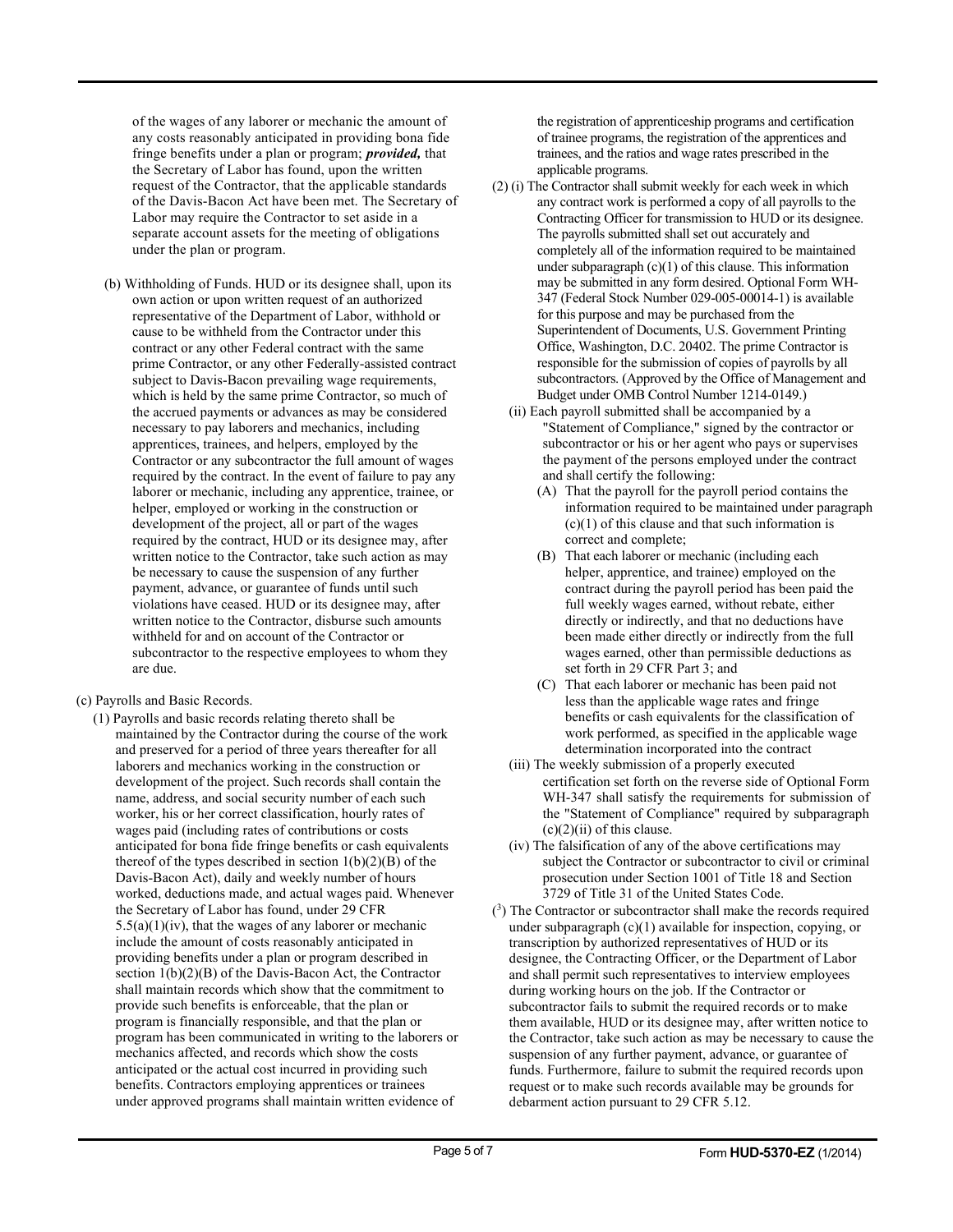(d) Apprentices. Apprentices will be permitted to work at less than the predetermined rate for the work they performed when they are employed pursuant to and individually registered in a bona fide apprenticeship program registered with the U.S. Department of Labor, Employment and Training Administration, Office of Apprenticeship Training, Employer and Labor Services (OATELS), or with a State Apprenticeship Agency recognized by OATELS, or if a person is employed in his or her first 90 days of probationary employment as an apprentice in such an apprenticeship program, who is not individually registered in the program, but who has been certified by OATELS or a State Apprenticeship Agency (where appropriate) to be eligible for probationary employment as an apprentice.

The allowable ratio of apprentices to journeymen on the job site in any craft classification shall not be greater than the ratio permitted to the Contractor as to the entire work force under the registered program. Any worker listed on a payroll at an apprentice wage rate, who is not registered or otherwise employed as stated in this paragraph, shall be paid not less than the applicable wage rate on the wage determination for the classification of work actually performed. In addition, any apprentice performing work on the job site in excess of the ratio permitted under the registered program shall be paid not less than the applicable wage rate on the wage determination for the work actually performed. Where a contractor is performing construction on a project in a locality other than that in which its program is registered, the ratios and wage rates (expressed in percentages of the journeyman's hourly rate) specified in the Contractor's or subcontractor's registered program shall be observed. Every apprentice must be paid at not less than the rate specified in the registered program for the apprentice's level of progress, expressed as a percentage of the journeyman hourly rate specified in the applicable wage determination. Apprentices shall be paid fringe benefits in accordance with the provisions of the apprenticeship program. If the apprenticeship program does not specify fringe benefits, apprentices must be paid the full amount of fringe benefits listed on the wage determination for the applicable classification. If the Administrator of the Wage and Hour Division determines that a different practice prevails for the applicable apprentice classification, fringes shall be paid in accordance with that determination. In the event OATELS, or a State Apprenticeship Agency recognized by OATELS, withdraws approval of an apprenticeship program, the Contractor will no longer be permitted to utilize apprentices at less than the applicable predetermined rate for the work performed until an acceptable program is approved.

(e) Trainees. Except as provided in 29 CFR 5.16, trainees will not be permitted to work at less than the predetermined rate for the work performed unless they are employed pursuant to and individually registered in a program which has received prior approval, evidenced by formal certification by the U.S. Department of Labor, Employment and Training Administration. The ratio of trainees to journeymen on the job site shall not be greater than permitted under the plan approved by the Employment and Training Administration. Every trainee must be paid at not less than the rate specified in the approved program for the trainee's level of progress, expressed as a percentage of the journeyman hourly rate

specified in the applicable wage determination. Trainees shall be paid fringe benefits in accordance with the provisions of the trainee program. If the trainee program does not mention fringe benefits, trainees shall be paid the full amount of fringe benefits listed in the wage determination unless the Administrator of the Wage and Hour Division determines that there is an apprenticeship program associated with the corresponding journeyman wage rate in the wage determination which provides for less than full fringe benefits for apprentices. Any employee listed on the payroll at a trainee rate who is not registered and participating in a training plan approved by the Employment and Training Administration shall be paid not less than the applicable wage rate in the wage determination for the classification of work actually performed. In addition, any trainee performing work on the job site in excess of the ratio permitted under the registered program shall be paid not less than the applicable wage rate in the wage determination for the work actually performed. In the event the Employment and Training Administration withdraws approval of a training program, the Contractor will no longer be permitted to utilize trainees at less than the applicable predetermined rate for the work performed until an acceptable program is approved.

- (f) Equal Employment Opportunity. The utilization of apprentices, trainees, and journeymen under this clause shall be in conformity with the equal employment opportunity requirements of Executive Order 11246, as amended, and 29 CFR Part 30.
- (g) Compliance with Copeland Act Requirements. The Contractor shall comply with the requirements of 29 CFR Part 3, which are hereby incorporated by reference in this contract
- (h) Contract Termination; Debarment. A breach of the labor standards clauses in this contract may be grounds for termination of the contract and for debarment as a Contractor and a subcontractor as provided in 29 CFR 5.12.
- (i) Compliance with Davis-Bacon and related Act Requirements. All rulings and interpretations of the Davis-Bacon and related Acts contained in 29 CFR Parts 1, 3, and 5 are herein incorporated by reference in this contract
- (j) Disputes Concerning Labor Standards. Disputes arising out of the labor standards provisions of this clause shall not be subject to the general disputes clause of this contract. Such disputes shall be resolved in accordance with the procedures of the Department of Labor set forth in 29 CFR Parts 5, 6, and 7. Disputes within the meaning of this clause include disputes between the Contractor (or any of its subcontractors) and the PHA, HUD, the U.S. Department of Labor, or the employees or their representatives.
- (k) Certification of Eligibility.
	- (1)By entering into this contract, the Contractor certifies that neither it (nor he or she) nor any person or firm who has an interest in the Contractor's firm is a person or firm ineligible to be awarded contracts by the United States Government by virtue of section 3(a) of the Davis-Bacon Act or 29 CFR 5.12(a)(1).
	- (2)No part of this contract shall be subcontracted to any person or firm ineligible for award of a United States Government